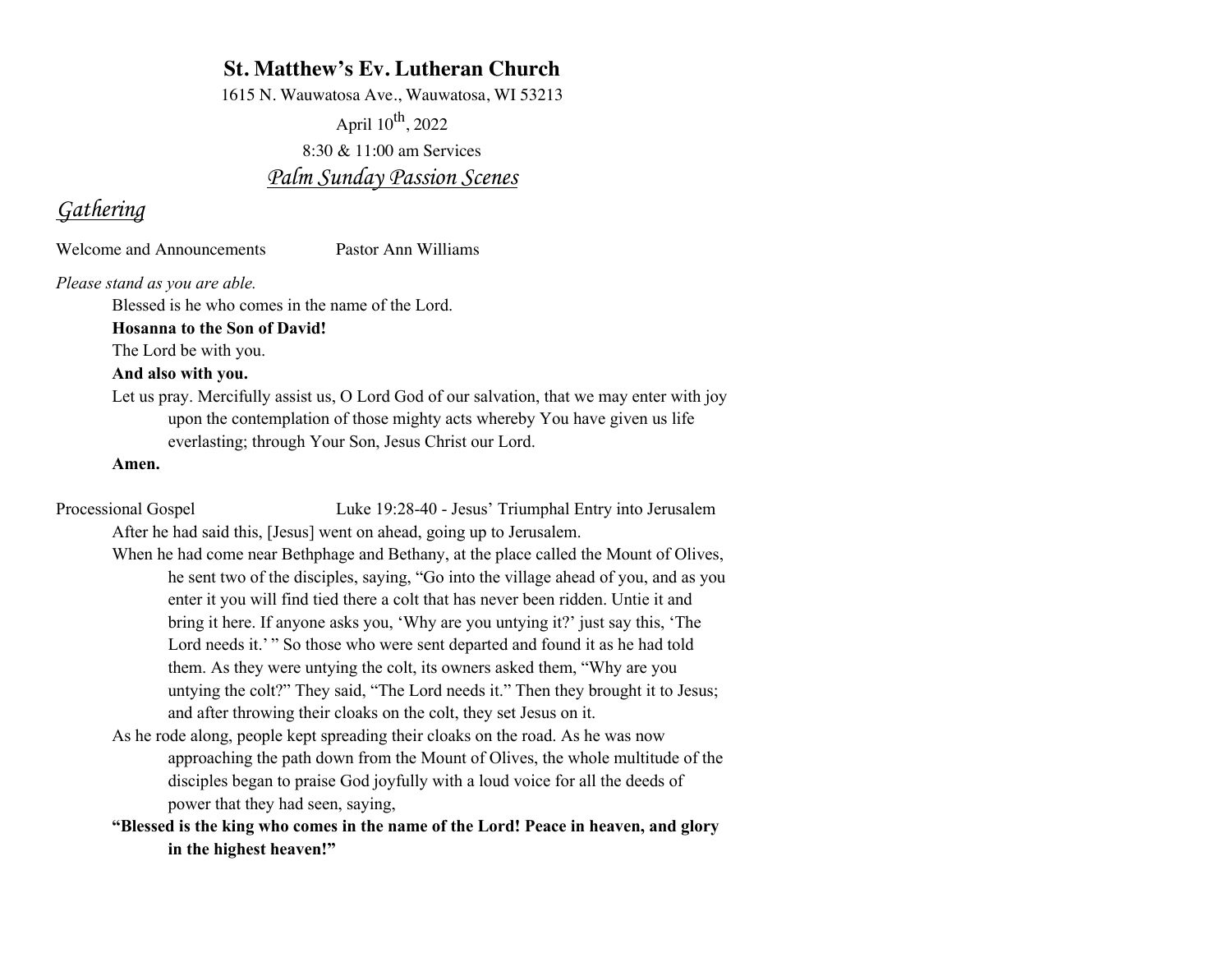2

Some of the Pharisees in the crowd said to him, "Teacher, order your disciples to stop."

He answered, "I tell you, if these were silent, the stones would shout out."

The Lord be with you.

#### **And also with you.**

Let us give thanks to the Lord our God.

### **It is right to give God thanks and praise.**

We praise and thank you, O God, for the great acts of love by which you have redeemed us through Your Son, Jesus Christ our Lord. On this day He entered the holy city of Jerusalem in triumph, and was acclaimed Son of David and King of Kings by those who scattered their garments and branches of palm in his path. *(Members of the congregation should raise their palm branches.)* We ask that You bless those who bear these branches, and grant that we may ever hail Him as our Lord and King and follow Him with perfect confidence; through the same Jesus Christ, our Lord, who lives and reigns with You and the Holy Spirit, one God, now and forever.

#### **Amen!**

Let us go forth in peace. **In the name of the Lord.**

*Congregation may be seated.*

*Passion Scene 1 – Jesus' Entry into Jerusalem*

Processional Anthem *Hosanna, Hosanna* by Patti Drennan - New Creation & New Generation Choirs

> *Hosanna, hosanna, blessed is He who comes! Hosanna, hosanna, to the blessed One!*

*Crowds had gathered on that day to let their voices ring. They lined the streets and shouted, "Blessed is the King!" They waved palm branches in the air for David's royal Son. Blessed is He who comes today, our Lord, the righteous One!*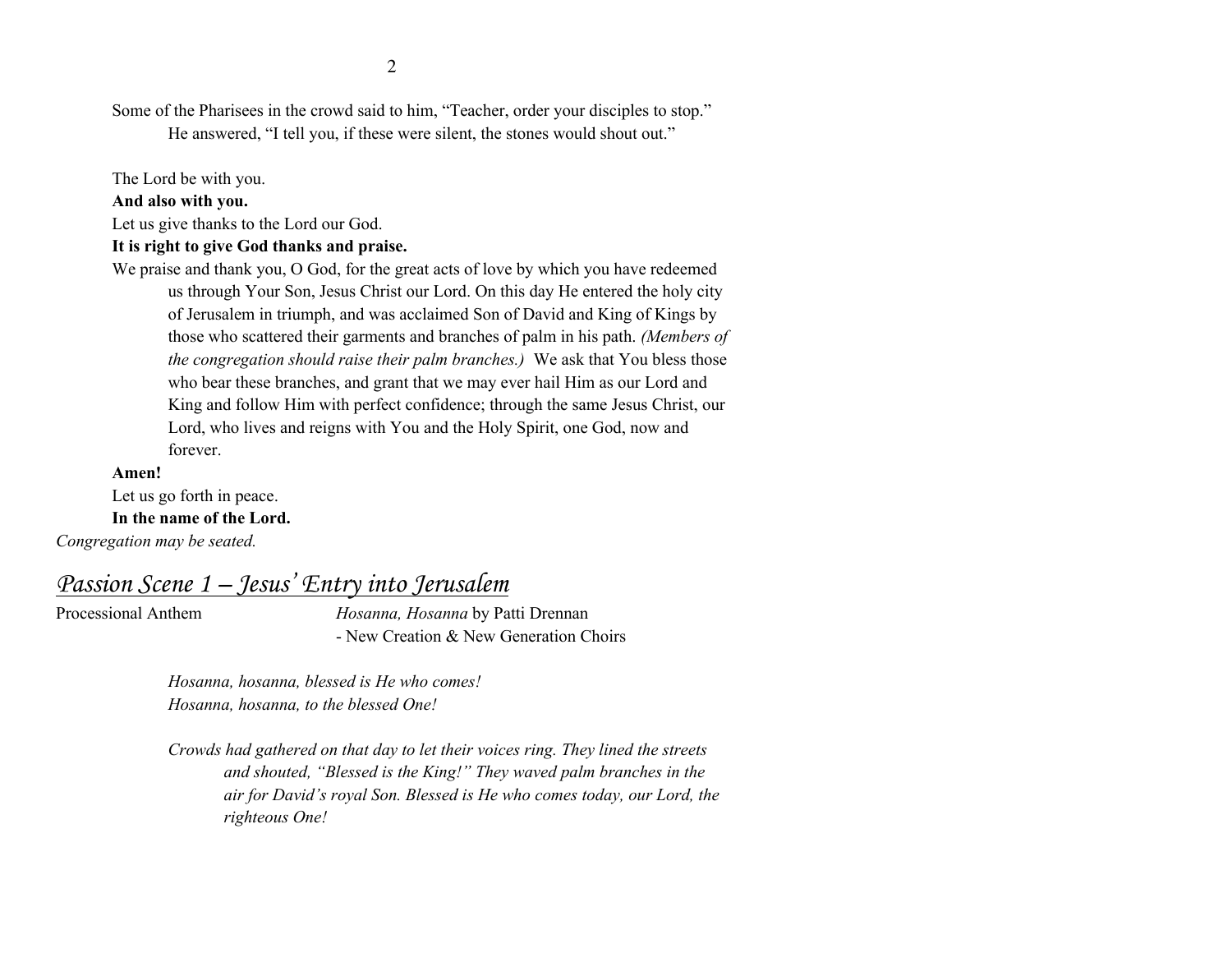*Please stand as you are able.*



Text: Jennette Threlfall, 1821-1880. Music: M. v. Werkmeister, Gesangbuch der Herzogl 1784 Tune: Ellacombe, 76 76 D

Greeting

Blessed is he who comes in the name of the Lord!

#### **Hosanna in the Highest!**

Prayer of the Day

Let us pray. We praise you with palms, O Lord. We laud you with loud shouts. We lift up our hearts and sing, "Hosanna!" You will be our King forever and ever. For you are the King who saves. You are the King who dies for our sake. And you are the King who will live. Through your Son, Jesus Christ our Lord, who lives and reigns with you and the Holy Spirit, one God, now and forever.

#### **Amen!**

*Congregation may be seated.*

Sermon Pastor Ann Williams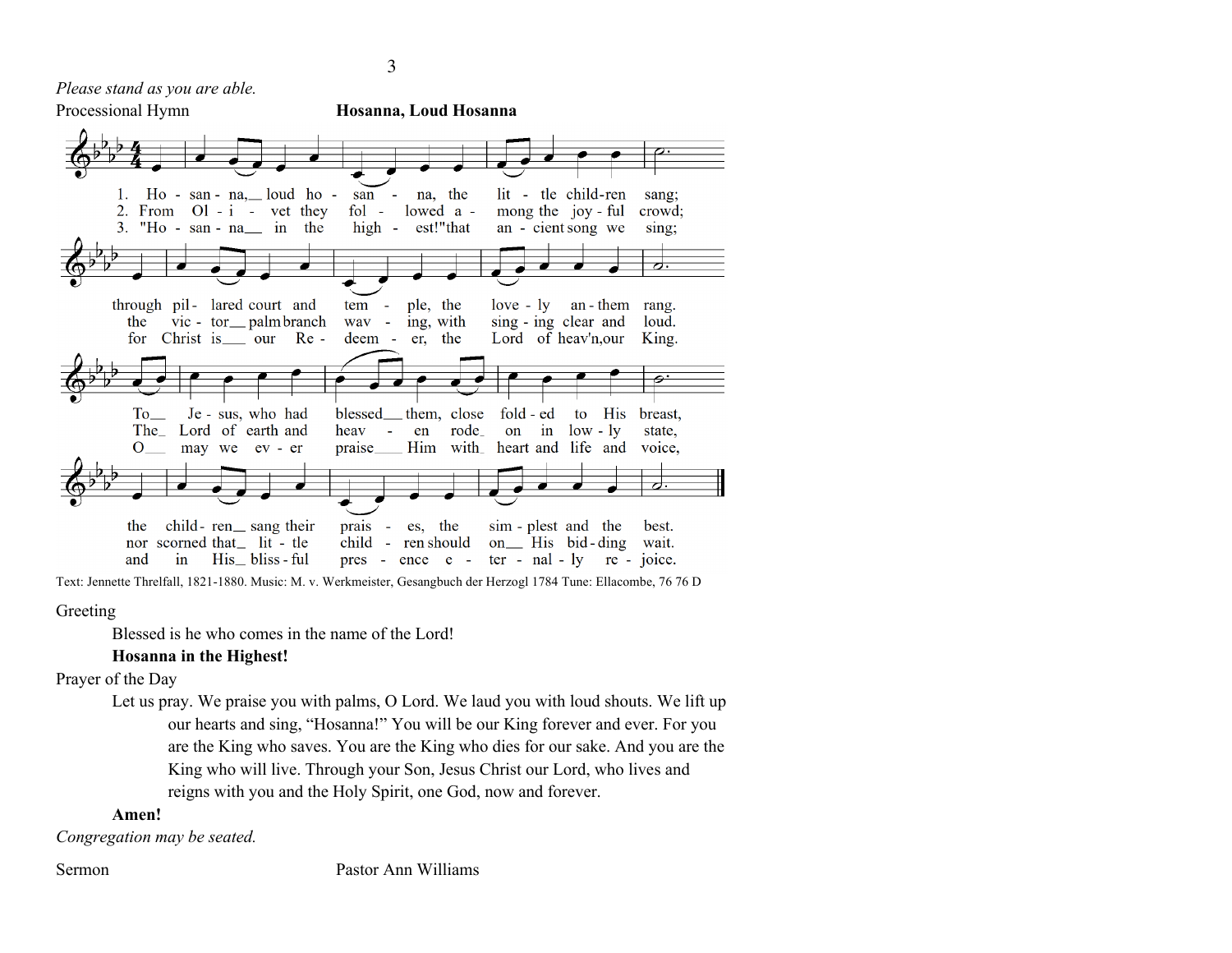## *Passion Scene 2 – The Last Supper*

Anthem *Remember Me* - by Craig Curry - Senior Choir

*Remember as he broke the bread?"Remember me," Jesus said. Remember, as he blessed the wine, "Remember me, come and dine."* 

*Remember as he bowed his head, "Remember me, eat the bread." Remember as you take the cup. Remember me, lift me up!*

*Remember me when I go away, Remember me, watch and pray. Remember me, I have made you free! Remember me, remember me.*

### *Passion Scene 3 – Jesus in the Garden of Gethsemane*

Anthem *Lenten Love Song* by Helen Kemp New Creation, New Generation, Sr. Choir &

Congregation

*Now Jesus went into the garden, The garden of Gethsemane.He went there sad and very weary To be alone to pray.* 

*"Dear God, I am so sorrowful, is there no other way? Dear God, if it is possible, let this cup pass away."* 

*Now Jesus went into the garden, The garden of Gethsemane. The olive tree bent over him, and heard him sadly pray:* 

*"Dear God, your son is sorrowful, but knows your way is best. Let love take hold of me! Help me to be bold and free to do your will, to do your will, To do your will and rest.*

*Ubi caritas et amor, Ubi caritas Deus ibi est.* 

**The disciples will sing this refrain two times. The congregation is asked to join in singing two more times.**

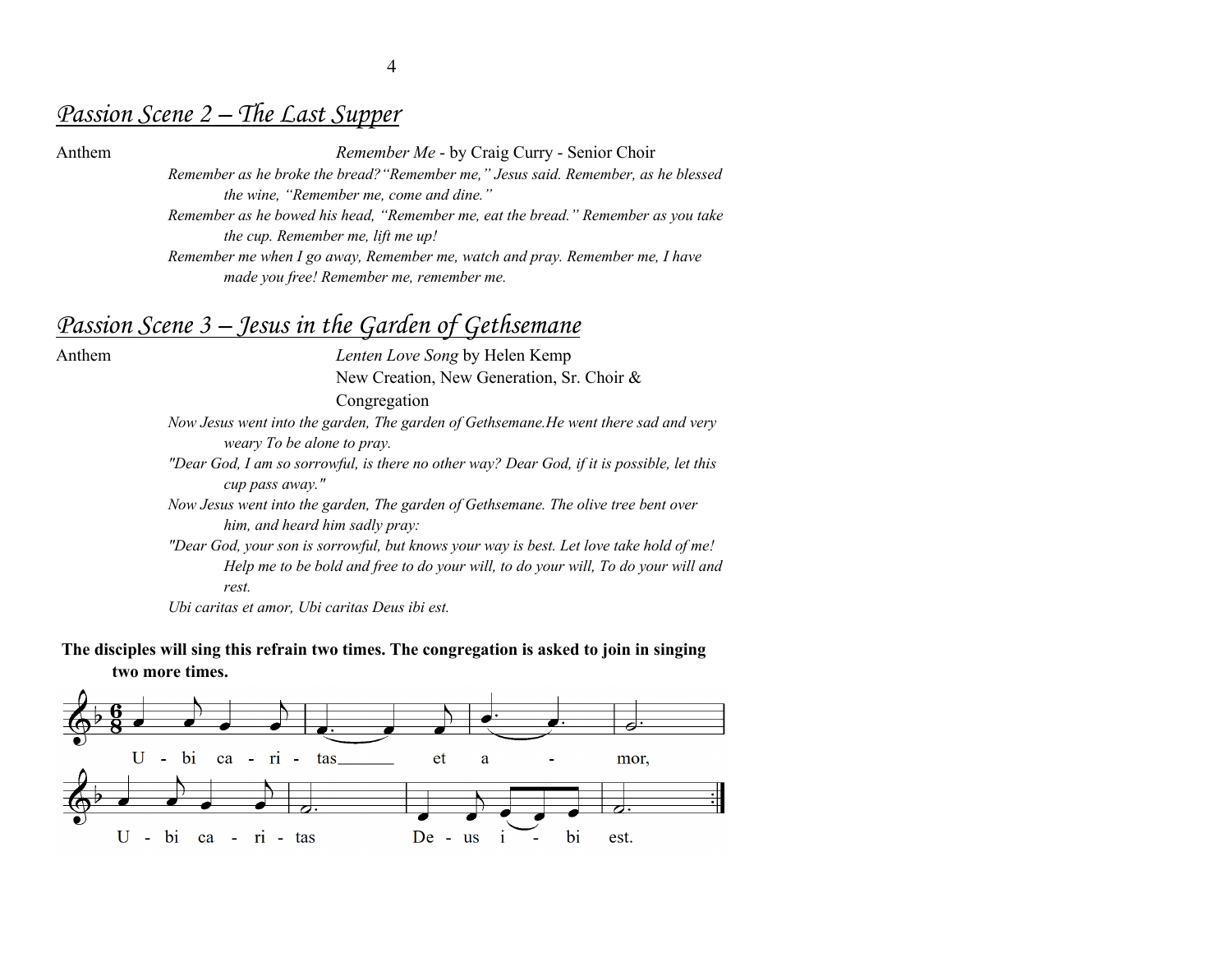Anthem *King of Sorrows* by Joe Martin – Senior Choir *Just beyond the garden's shadow, in the darkness stands the Lord. Soldiers come with blazing torches, beat the drum and draw the sword. King of sorrows, King of sorrows, King of sorrows, thorns shall be Your only crown.*

*Can this be the Prince of Heaven bound by soldiers in the night? He could call ten thousand angels, yet He chooses not to fight. King of sorrows, King of sorrows, King of sorrows, blood shall be Your only robe.*

*King of sorrows, King of sorrows, with a kiss Your fate is sealed. Come tomorrow, King of sorrows, all You are shall be revealed. Who is this King? Who is this King, with no army of might, who refuses to fight for His life?*

*Come and see the Savior standing all alone in Pilate's hall. Cries of hate are all around Him, yet His boundless grace forgives them all. Crucify Him! Crucify Him! Crucify Him! Wood and nails His only throne.* 

### *Passion Scene 4 – Peter's Denial*

*Please remain seated for the creed.* Nicene Creed Inside Back Cover of Hymnal

# *Passion Scene 5 – Judas' Remorse*

# *Passion Scene 6 – Jesus' Trial*

Anthem *King of Sorrows* by Joe Martin – Senior Choir

Lord's Prayer

Gathered into one by the Holy Spirit, let us pray as Jesus taught us.

**Our Father in heaven, hallowed be your name, your kingdom come, your will be done, on earth as in heaven.**

**Give us today our daily bread.** 

**Forgive us our sins as we forgive those who sin against us.** 

**Save us from the time of trial and deliver us from evil.**

**For the kingdom, the power, and the glory are yours, now and forever. Amen.**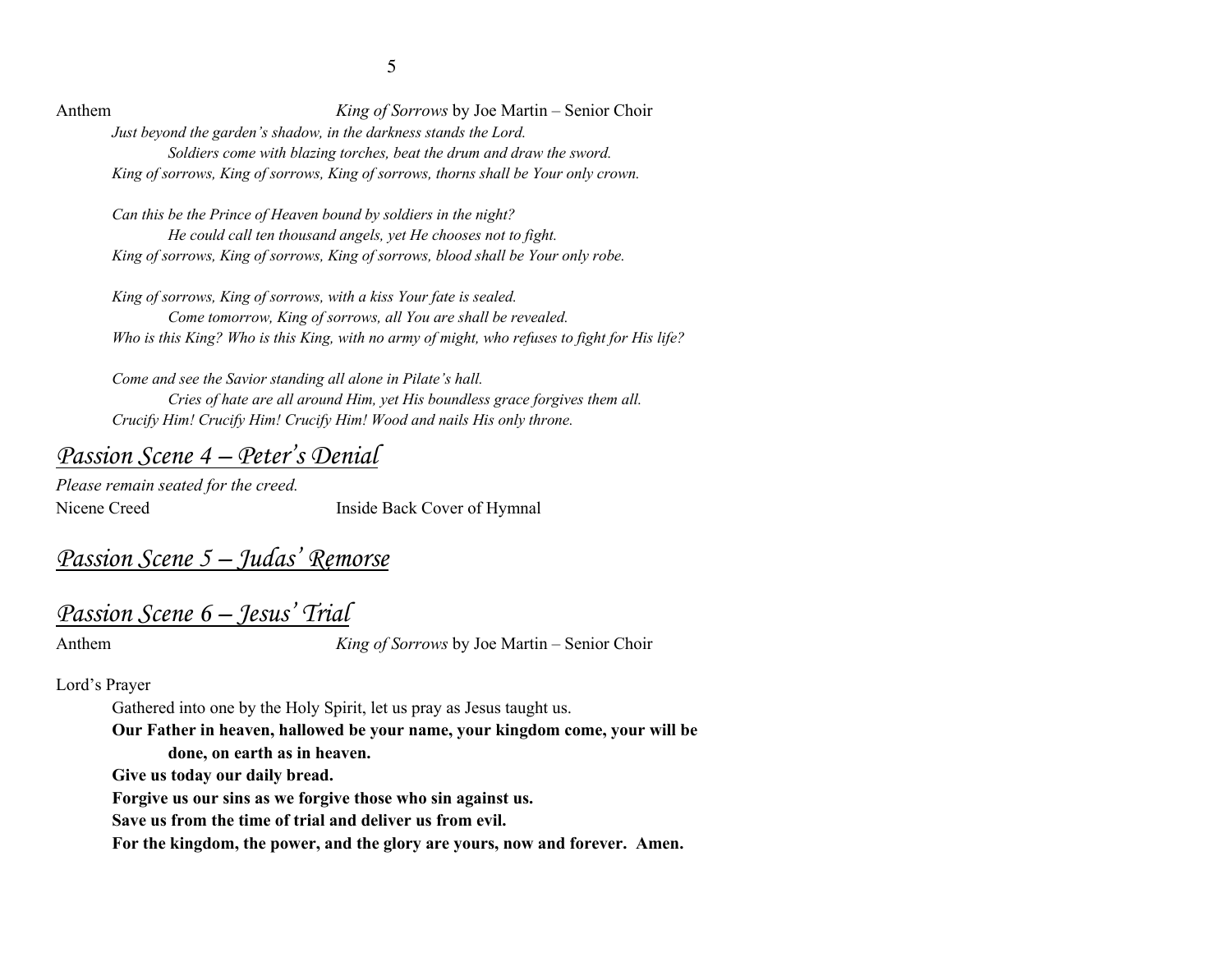# *Thanksgiving*

Peace Litany New Creation Choir and Congregation

Where there is hatred, let us sow love.

**Not all of us can do great things. But we can do small things with great love.**

Where there is injury, pardon.

**If we have no peace, it is because we have forgotten that we belong to each other.** Where there is doubt, faith.

**Be faithful in small things because it is in them that your strength lies.**

Where there is sadness, joy.

**We shall never know all the good that a simple smile can do.**

Where there is despair, hope.

**If you can't feed a hundred people, then feed just one.**

I can do things you cannot,

you can do things I cannot;

**together we can do great things.**

Offering *Song of Peace* by Donna Butler

– New Creation & New Generation Choirs

*(Prayer cards will be collected during the Offering)*

*Make me an instrument of Your peace.*

*Where there is hatred, let me give love. Where there is hurt, I will offer help. Where there is doubting, let me be sure. Lord, I want to serve You. Make me an instrument of Your peace.*

*Please stand as you are able.*

Prayers of Intercession

Drawn close to the heart of God, we offer these prayers for the church, the world, and all who are in need.

…Merciful God,

### **Receive our prayer.**

Accept the prayers we bring, O God, on behalf of a world in need, for the sake of Jesus Christ.

### **Amen.**

*Please be seated.*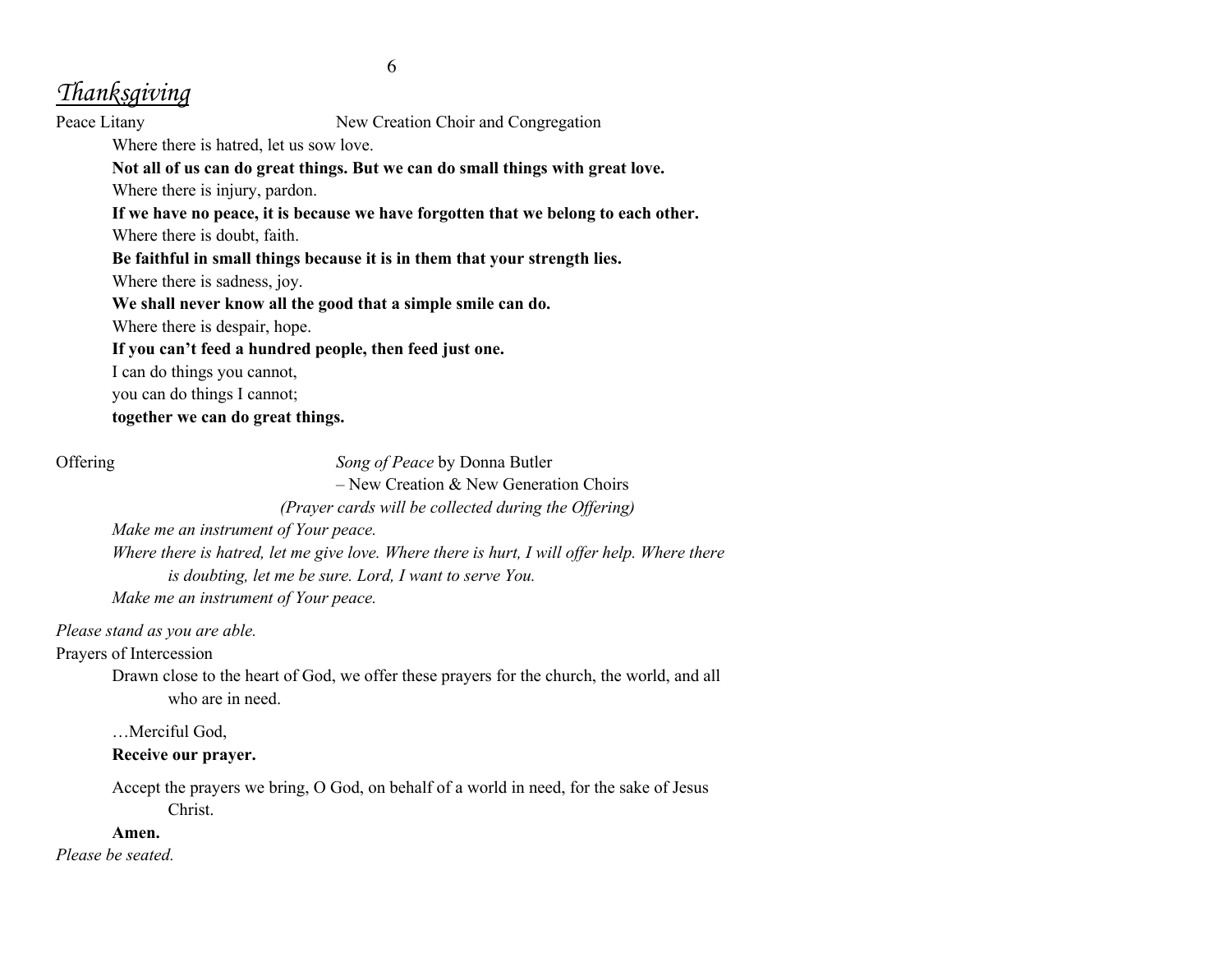## *Passion Scene 7 – Jesus is Led Away to Be Crucified*

Anthem *Crucified -* by Craig Courtney - Sr. Choir *Crucified on a tree of His own making. Crucified by the ones He came to save. Crucified while His mother's heart was breaking, Jesus Christ, the Son of God was crucified.*

- *In a world that He created, to His people lost in sin, Jesus came, a tiny baby born to die, our souls to win. It was planned from the beginning: Jesus Christ the great I AM, would Himself die to redeem us, the Good Shepherd is the Lamb.*
- *Crucified on a tree of His own making. Crucified by the ones He came to save. Crucified while His mother's heart was breaking, Jesus Christ, the Son of God was crucified.*
- *To the cross our sins He carried, there alone to bleed and die. As His friends looked on in silence, "It is finished" was His cry. He has purchased our redemption, Satan's pow'r He has defied. Son of God and Son of Mary crucified. Crucified while His mother's heart was breaking, Jesus Christ, the Son of God was*

### *Passion Scene 8 – Lament*

*crucified.*

Anthem *My Song is Love Unknown* - by Molly Ijames Senior Choir

> *My song is love unknown, My Saviour's love to me; Love to the loveless shown, That they might lovely be. O who am I, that for my sake My Lord should take frail flesh and die?*

*Sometimes they strew His way, And His sweet praises sing; Resounding all the day Hosannas to their King: Then "Crucify!" is all their breath, And for His death they thirst and cry.*

- *Why, what hath my Lord done? What makes this rage and spite? He made the lame to run, He gave the blind their sight, What injuries, yet these are why the Lord most high so cruelly dies*
- *Here might I stay and sing, No story so divine; Never was love, dear King! Never was grief like Thine. This is my Friend, in Whose sweet praise I all my days could gladly spend.*

# *Please Depart in Peace*